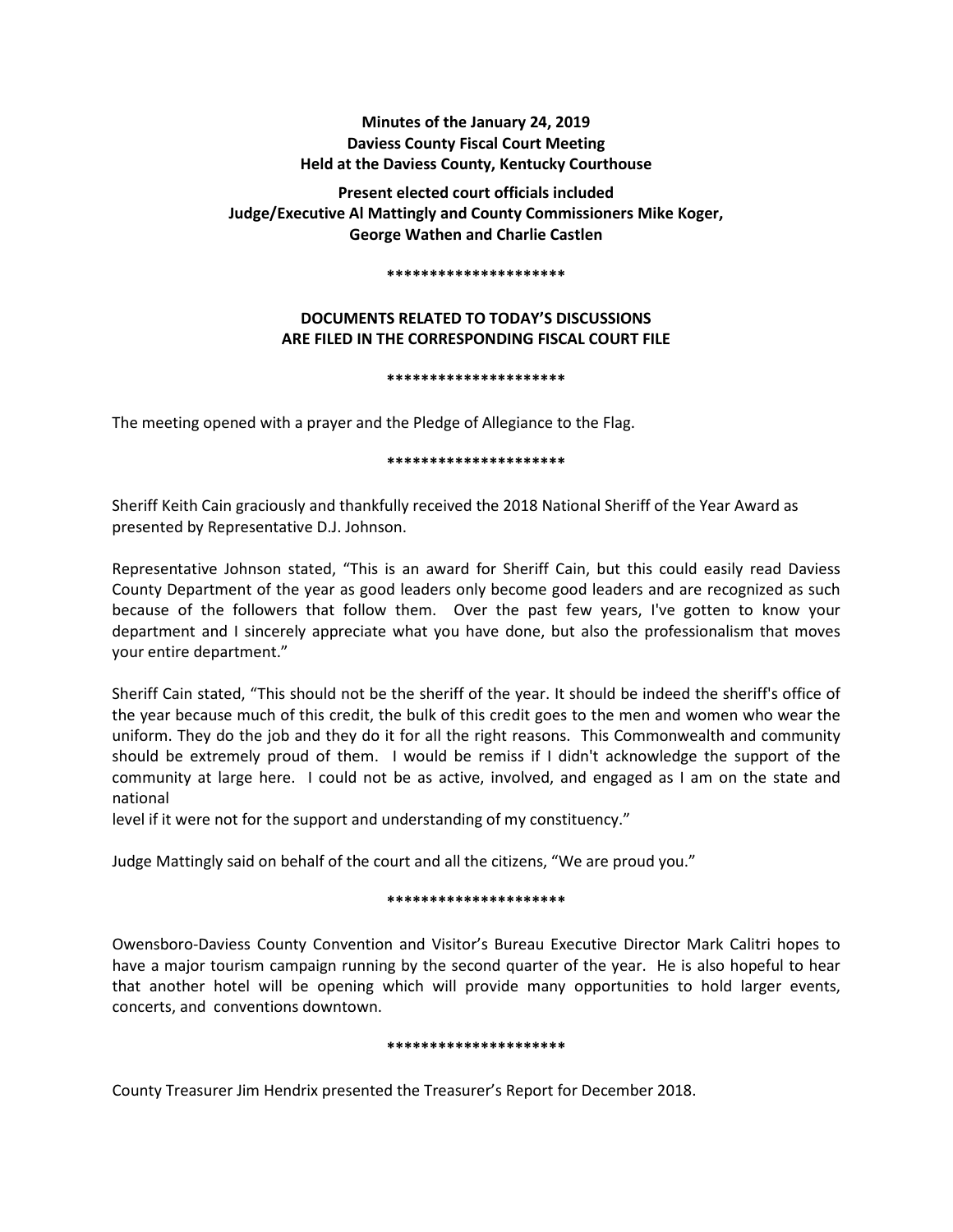#### **\*\*\*\*\*\*\*\*\*\*\*\*\*\*\*\*\*\*\*\*\***

Minutes of the January 10, 2019 meeting were submitted to fiscal court members for review prior to today's meeting and on a motion of Commissioner Koger, seconded by Commissioner Castlen with all the Court concurring said Minutes were approved and signed.

#### **\*\*\*\*\*\*\*\*\*\*\*\*\*\*\*\*\*\*\*\*\***

**By a motion of Commissioner Wathen, seconded by Commissioner Castlen,** the court considered for approval; all Claims for all Departments.

**Without further discussion, Judge/Executive Mattingly called for a vote on the motion. All members of the court voted in favor; motion passed.** 

#### **\*\*\*\*\*\*\*\*\*\*\*\*\*\*\*\*\*\*\*\*\***

**By a motion of Commissioner Koger, seconded by Commissioner Wathen,** the court considered for approval; Annual Contract with SentryHealth (formally Edumedics).

**Without further discussion, Judge/Executive Mattingly called for a vote on the motion. All members of the court voted in favor; motion passed.** 

## **\*\*\*\*\*\*\*\*\*\*\*\*\*\*\*\*\*\*\*\*\***

**By a motion of Commissioner Castlen, seconded by Commissioner Wathen,** the court considered for approval; **Award RFQ 001-2019:** Six (6) Sets of Turn-Out Gear (PPE): Fire Dept. to FDSAS for \$14,190. **Without further discussion, Judge/Executive Mattingly called for a vote on the motion. All members of the court voted in favor; motion passed.** 

#### **\*\*\*\*\*\*\*\*\*\*\*\*\*\*\*\*\*\*\*\*\***

**By a motion of Commissioner Koger, seconded by Commissioner Wathen,** the court considered for approval; Surety Bond Release for Lake Forest Units 15, 20, 23, 27, 28, 32, and 33. **Without further discussion, Judge/Executive Mattingly called for a vote on the motion. All members** 

#### **\*\*\*\*\*\*\*\*\*\*\*\*\*\*\*\*\*\*\*\*\***

**By a motion of Commissioner Wathen, seconded by Commissioner Koger,** the court considered for approval; **Second Reading of KOC 220.31 (2019); 01-2019:** Ordinance Authorizing and Directing the Rebate of 0.35% of all Occupational License Fees Due and Payable to Daviess County, Kentucky, by Ordinance, from the Salaries, Wages, and Other Compensation to be Paid by the New Employees of CABAXIS, LLC., provided that said Corporation meets the criteria set forth in its Application for Incentives under the Kentucky Economic Development Finance Authority, Kentucky Business Investment Program

## **Comments:**

No comments received.

**of the court voted in favor; motion passed.**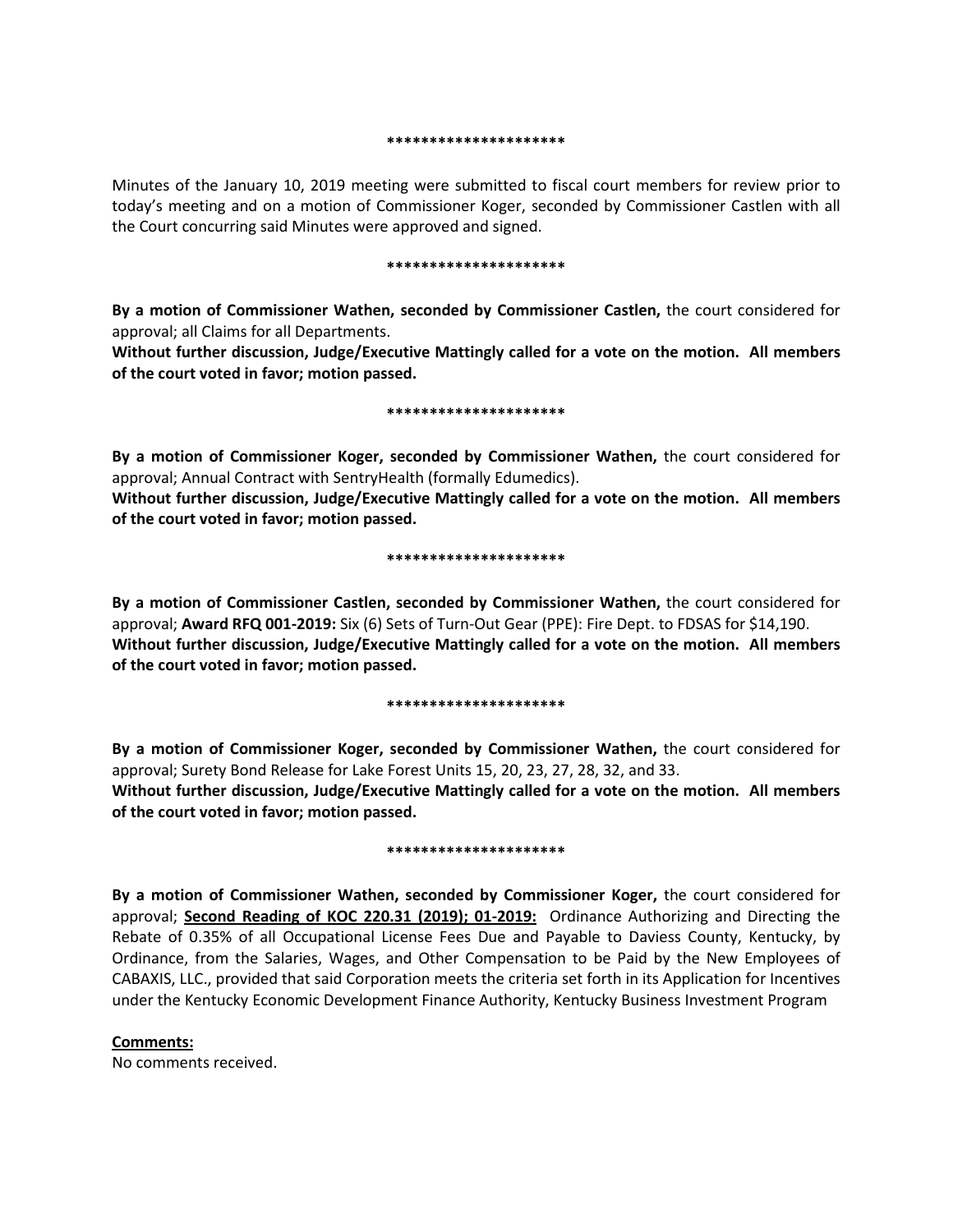**Without further discussion, Judge/Executive Mattingly called for a vote on the motion. All members of the court voted in favor; motion passed.** 

## **\*\*\*\*\*\*\*\*\*\*\*\*\*\*\*\*\*\*\*\*\***

**By a motion of Commissioner Wathen, seconded by Commissioner Castlen,** the court considered for approval; Suzanne Cecil-White (01-2019) to the West DC Water Board for a TERM: 1/17/19 – 1/17/2023. **Without further discussion, Judge/Executive Mattingly called for a vote on the motion. All members of the court voted in favor; motion passed.** 

## **\*\*\*\*\*\*\*\*\*\*\*\*\*\*\*\*\*\*\*\*\***

**By a motion of Commissioner Castlen, seconded by Commissioner Koger,** the court considered for approval; Major Barry Smith (22-2019) to the Daviess County ASAP Board - TERM: 1/1/19 – 1/1/2023.

## **\*\*\*\*\*\*\*\*\*\*\*\*\*\*\*\*\*\*\*\*\***

As presented in court, **First Reading of KOC 921.673 (2019); 02-2019:** Ordinance Amending the Zoning Classification of a 20.150 acre tract and a 2.932 acre tract located at 5030 and 5060 Newbolt Road from R1-A Single Family Residential and A-U Urban Agriculture to A-U Urban Agriculture, application filed by David A. Buckner and David Lee Buckner.

## **Comments:**

Judge Mattingly stated, "Tonight, we are to consider for a decision at the second reading the appeal based on the record of facts that were presented in the record and only the record and determine if the Zoning Commission made the right decision."

Brian Howard stated, "This application use submitted to intentionally tie together this split zoned property. If approved, this change takes the R1A and AU and makes it all AU. An AU zone allows everything that is permissible in an R1A zone as well as all AU activities. After the zoning commission heard testimony for this application, they recommended the zoning change be approved."

Rena Johnson, neighboring resident along Newbolt Road, stated, "The past proves that the Buckners have done what they want, when they want without concern for the law or others. Their fence is an example as it is not the regulatory distance from the road nor is equal to or less than 3 feet tall. Their mega lights are of concern for me and other neighbors. These lights are bright and light up my backyard. The lights can stay on until 11:00 pm. If this zoning is approved, our property will be negatively affected. In the current zone and location, there is a horse and cattle arenas. I believe this violates acceptable activities in a R1A zone. If the zone changes to the desired AU, this activity will be legal. This all comes down to covering their rear and the ability to do more without permits."

Judge Mattingly inquired about the fence setback in its current zone.

Mr. Howard stated, "In R1A, 600 feet is the setback."

Commissioner Castlen asked about lighting restriction.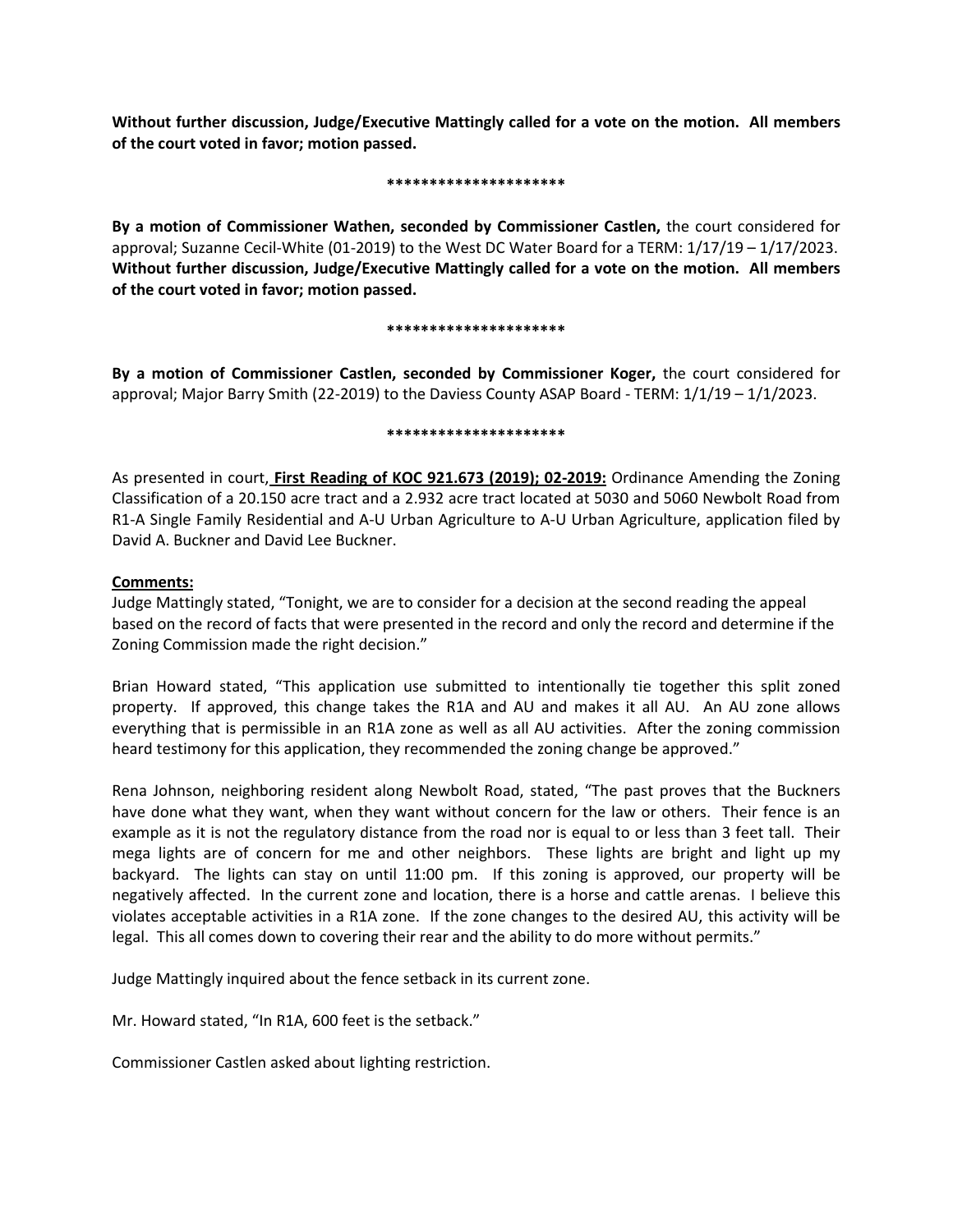Mr. Howard noted that in this instance, the code does not include lighting restrictions. In a commercial or industrial use that meets residential there are lighting restrictions.

Judge Mattinlgy asked Ms. Johnson if it was her opinion that the arena is being used commercially. Ms. Johnson said it is not.

Mr. Stevenson stated, "That horse ring has been there for decades. The Buckner's son preforms in rodeos and uses this ring to practice. The ring is for private use and the lights, I was told, have never been on past 10:00 p.m. Before Planning and Zoning made zoning changes in the 70's, this was all AU and the Buckner's wish to return it to the original zone. Nothing is going to change with regard to the activities on this property. The issues Ms. Johnson discussed has nothing to do with zoning.

Commissioner Castlen asked David Buckner, "Is your intent to ever expand what you do? Do you feel your lighting is sufficient or do you ever intend on increasing the lighting?"

Mr. Buckner said, "No, there is no room to grow. No neighbor has ever complained to us about lighting until we applied for this consolidation. I do not wish to disturb anyone and plan to install light shields to reduce glare from the current lighting that may fall on a neighboring property. That is the extent."

Judge Mattingly asked Mr. Howard if he recalls receiving complaints about this subject property. Mr. Howard does not believe any such calls have been received.

County Attorney Porter stated, "Judge, lighting and fencing issues are civil matters."

Judge Mattingly plans to discuss these issues with the Buckners and the Johnsons to try and reach an acceptable agreement relative to these civil matters.

## **\*\*\*\*\*\*\*\*\*\*\*\*\*\*\*\*\*\*\*\*\***

As presented in court, **First Reading of KOC 621.18 (2019); 03-2019:** Ordinance Relating to the (Annual) Daviess County Road, Bridge and Street System

## **Comments:**

No comments received.

## **\*\*\*\*\*\*\*\*\*\*\*\*\*\*\*\*\*\*\*\*\***

## **Comments by Daviess County Fiscal Court:**

Judge Mattingly announced the advertising of the following bids:

- **Bid No. 05-2019**: HFCP Storage Building Roof Replacement (Parks)
- **Bid No. 07-2019:** One (1) New or Used Forklift (Transfer Station)

## **\*\*\*\*\*\*\*\*\*\*\*\*\*\*\*\*\*\*\*\*\***

Without objection, Judge/Executive Mattingly adjourned the meeting. **SO ORDERED THAT COURT STAND ADJOURNED.**

Ol Matt gey

Marlin Catter